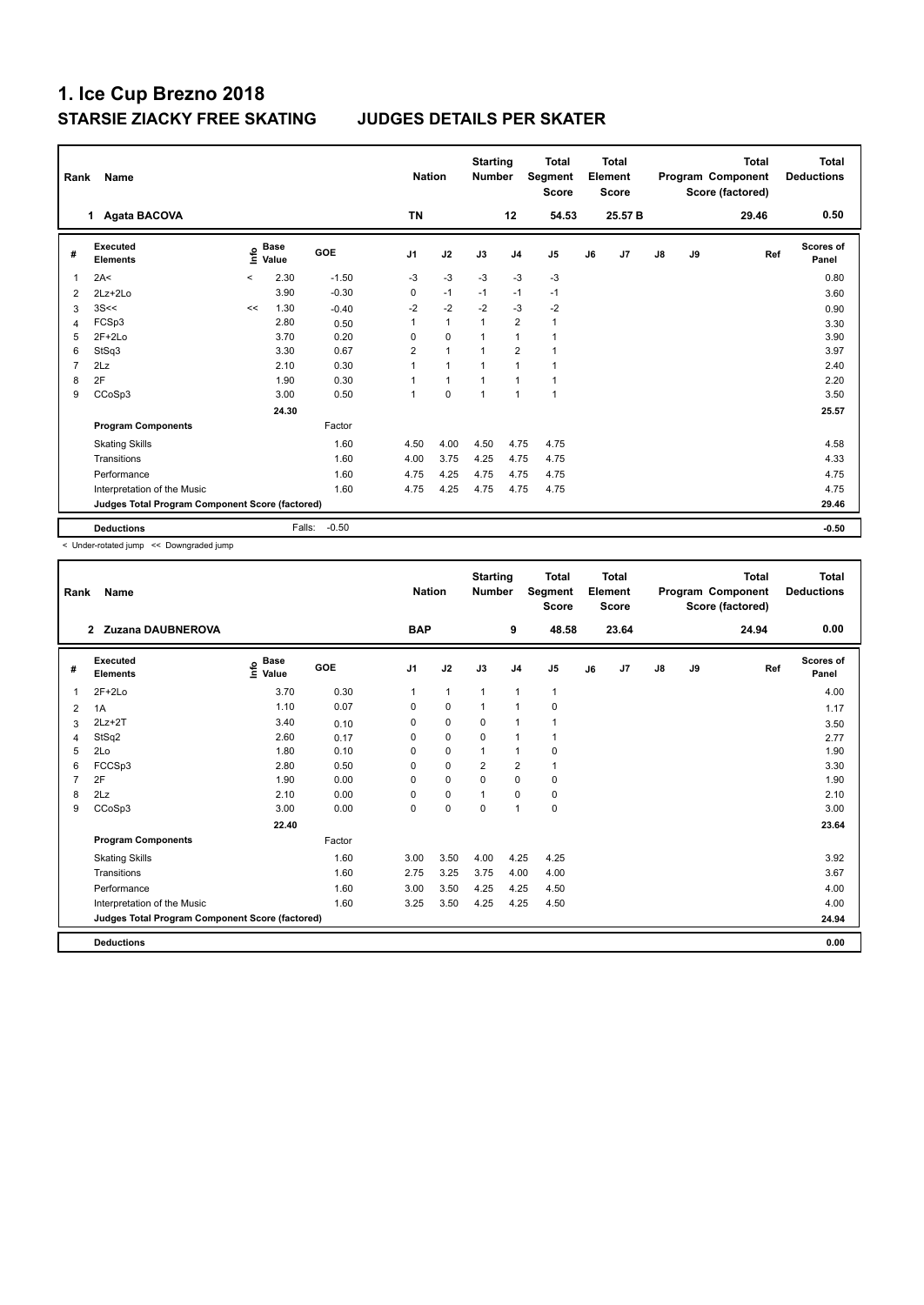| Rank                | Name                                                                           |                                           |                 | <b>Nation</b>  |              | <b>Starting</b><br><b>Number</b> |                | <b>Total</b><br><b>Segment</b><br><b>Score</b> |    | <b>Total</b><br>Element<br><b>Score</b> |    |    | <b>Total</b><br>Program Component<br>Score (factored) |     | <b>Total</b><br><b>Deductions</b> |
|---------------------|--------------------------------------------------------------------------------|-------------------------------------------|-----------------|----------------|--------------|----------------------------------|----------------|------------------------------------------------|----|-----------------------------------------|----|----|-------------------------------------------------------|-----|-----------------------------------|
|                     | 3 Liliana PLACKOVA                                                             |                                           |                 | <b>NMV</b>     |              |                                  | 10             | 47.60                                          |    | 23.20                                   |    |    | 24.40                                                 |     | 0.00                              |
| #                   | <b>Executed</b><br><b>Elements</b>                                             | $\frac{e}{E}$ Base<br>$\frac{e}{E}$ Value | GOE             | J1             | J2           | J3                               | J <sub>4</sub> | J5                                             | J6 | J7                                      | J8 | J9 |                                                       | Ref | Scores of<br>Panel                |
| $\mathbf{1}$        | 1A                                                                             | 1.10                                      | 0.00            | $\mathbf 0$    | $\mathbf 0$  | 0                                | $\mathbf 0$    | $\pmb{0}$                                      |    |                                         |    |    |                                                       |     | 1.10                              |
| $\overline{2}$      | $2Lz + 2T$                                                                     | 3.40                                      | 0.10            | $\mathbf 0$    | 0            | $\mathbf{1}$                     | 1              | $\mathbf 0$                                    |    |                                         |    |    |                                                       |     | 3.50                              |
| 3                   | FCCSp3                                                                         | 2.80                                      | 0.50            | $\mathbf{1}$   | 0            | 1                                | $\mathbf{1}$   | $\mathbf{1}$                                   |    |                                         |    |    |                                                       |     | 3.30                              |
| $\overline{4}$      | StSq2                                                                          | 2.60                                      | 0.00            | 1              | 0            | 0                                | $\mathbf 0$    | $\mathbf 0$                                    |    |                                         |    |    |                                                       |     | 2.60                              |
| 5                   | $2F+2Lo$                                                                       | 3.70                                      | 0.00            | $\mathbf 0$    | $\pmb{0}$    | 0                                | $\mathbf 0$    | $\pmb{0}$                                      |    |                                         |    |    |                                                       |     | 3.70                              |
| 6                   | 2Lo                                                                            | 1.80                                      | 0.20            | $\mathbf{1}$   | 0            | $\mathbf{1}$                     | $\mathbf{1}$   | $\mathbf 0$                                    |    |                                         |    |    |                                                       |     | 2.00                              |
| $\overline{7}$      | 2Lz                                                                            | 2.10                                      | 0.00            | $\mathbf 0$    | 0            | 0                                | $\mathbf 0$    | $\mathbf 0$                                    |    |                                         |    |    |                                                       |     | 2.10                              |
| 8                   | 2F                                                                             | 1.90                                      | 0.00            | $\mathbf 0$    | $-1$         | $\mathbf 0$                      | 0              | $\mathbf 0$                                    |    |                                         |    |    |                                                       |     | 1.90                              |
| 9                   | CCoSp3                                                                         | 3.00                                      | 0.00            | $\mathbf 0$    | $\mathbf 0$  | 0                                | 1              | $\mathbf 0$                                    |    |                                         |    |    |                                                       |     | 3.00                              |
|                     |                                                                                | 22.40                                     |                 |                |              |                                  |                |                                                |    |                                         |    |    |                                                       |     | 23.20                             |
|                     | <b>Program Components</b>                                                      |                                           | Factor          |                |              |                                  |                |                                                |    |                                         |    |    |                                                       |     |                                   |
|                     | <b>Skating Skills</b>                                                          |                                           | 1.60            | 3.50           | 3.50         | 4.00                             | 4.00           | 4.25                                           |    |                                         |    |    |                                                       |     | 3.83                              |
|                     | Transitions                                                                    |                                           | 1.60            | 3.25           | 3.00         | 3.75                             | 4.00           | 4.00                                           |    |                                         |    |    |                                                       |     | 3.67                              |
|                     | Performance                                                                    |                                           | 1.60            | 3.50           | 3.25         | 4.25                             | 4.00           | 4.25                                           |    |                                         |    |    |                                                       |     | 3.92                              |
|                     | Interpretation of the Music                                                    |                                           | 1.60            | 3.25           | 3.25         | 4.25                             | 4.00           | 4.25                                           |    |                                         |    |    |                                                       |     | 3.83                              |
|                     | Judges Total Program Component Score (factored)                                |                                           |                 |                |              |                                  |                |                                                |    |                                         |    |    |                                                       |     | 24.40                             |
|                     |                                                                                |                                           |                 |                |              |                                  |                |                                                |    |                                         |    |    |                                                       |     |                                   |
|                     | <b>Deductions</b>                                                              |                                           |                 |                |              |                                  |                |                                                |    |                                         |    |    |                                                       |     | 0.00                              |
|                     |                                                                                |                                           |                 |                |              |                                  |                |                                                |    |                                         |    |    |                                                       |     |                                   |
| Rank                | Name                                                                           |                                           |                 | <b>Nation</b>  |              | <b>Starting</b><br><b>Number</b> |                | <b>Total</b><br>Segment<br><b>Score</b>        |    | <b>Total</b><br>Element<br><b>Score</b> |    |    | <b>Total</b><br>Program Component<br>Score (factored) |     | <b>Total</b><br><b>Deductions</b> |
|                     | 4 Sofia SEBINOVA                                                               |                                           |                 | ZAF            |              |                                  | $\overline{7}$ | 46.97                                          |    | 24.30                                   |    |    | 22.67                                                 |     | 0.00                              |
| #                   | <b>Executed</b><br><b>Elements</b>                                             | e Base<br>E Value                         | GOE             | J <sub>1</sub> | J2           | J3                               | J <sub>4</sub> | J5                                             | J6 | J7                                      | J8 | J9 |                                                       | Ref | Scores of<br>Panel                |
| $\mathbf{1}$        | 2F+2Lo                                                                         | 3.70                                      | 0.30            | $\mathbf{1}$   | $\mathbf{1}$ | 1                                | 1              | $\mathbf{1}$                                   |    |                                         |    |    |                                                       |     | 4.00                              |
|                     |                                                                                | 3.40                                      | 0.30            | $\mathbf{1}$   | $\mathbf{1}$ | $\mathbf{1}$                     | 1              | $\overline{1}$                                 |    |                                         |    |    |                                                       |     |                                   |
| $\overline{2}$      | $2Lz+2T$                                                                       | 3.00                                      |                 | $-1$           | $-1$         | 0                                | $\mathbf 0$    | $\mathbf 0$                                    |    |                                         |    |    |                                                       |     | 3.70                              |
| 3<br>$\overline{4}$ | CCoSp3<br>2Lo                                                                  | 1.80                                      | $-0.10$<br>0.20 | $\mathbf 0$    | $\mathbf{1}$ | $\mathbf{1}$                     | $\mathbf{1}$   | $\mathbf 0$                                    |    |                                         |    |    |                                                       |     | 2.90                              |
| 5                   | StSq3                                                                          | 3.30                                      | 0.33            | 1              | 0            | 0                                | 1              | $\mathbf{1}$                                   |    |                                         |    |    |                                                       |     | 2.00<br>3.63                      |
| 6                   | 1A                                                                             | 1.10                                      | 0.20            | 1              | $\mathbf{1}$ | $\mathbf{1}$                     | $\mathbf{1}$   | $\pmb{0}$                                      |    |                                         |    |    |                                                       |     | 1.30                              |
| $\overline{7}$      | FCSSp3                                                                         | 2.60                                      | 0.17            | 1              | 0            | 0                                | $\overline{1}$ | $\pmb{0}$                                      |    |                                         |    |    |                                                       |     | 2.77                              |
| 8                   | 2Lz                                                                            | 2.10                                      | 0.00            | $\mathbf 0$    | 0            | 0                                | $\mathbf{1}$   | $\pmb{0}$                                      |    |                                         |    |    |                                                       |     | 2.10                              |
| $\boldsymbol{9}$    | 2F                                                                             | 1.90                                      | 0.00            | $\mathbf 0$    | $\mathbf 0$  | 0                                | $\mathbf 0$    | $\pmb{0}$                                      |    |                                         |    |    |                                                       |     | 1.90                              |
|                     |                                                                                | 22.90                                     |                 |                |              |                                  |                |                                                |    |                                         |    |    |                                                       |     | 24.30                             |
|                     | <b>Program Components</b>                                                      |                                           | Factor          |                |              |                                  |                |                                                |    |                                         |    |    |                                                       |     |                                   |
|                     | <b>Skating Skills</b>                                                          |                                           | 1.60            | 3.25           | 3.00         | 4.00                             | 3.50           | 3.50                                           |    |                                         |    |    |                                                       |     | 3.42                              |
|                     | Transitions                                                                    |                                           | 1.60            | 3.00           | 3.00         | 3.75                             | 3.75           | 3.25                                           |    |                                         |    |    |                                                       |     | 3.33                              |
|                     | Performance                                                                    |                                           | 1.60            | 3.50           | 3.50         | 3.75                             | 4.00           |                                                |    |                                         |    |    |                                                       |     | 3.67                              |
|                     |                                                                                |                                           | 1.60            | 3.25           | 3.50         | 4.00                             | 4.00           | 3.75<br>3.75                                   |    |                                         |    |    |                                                       |     | 3.75                              |
|                     | Interpretation of the Music<br>Judges Total Program Component Score (factored) |                                           |                 |                |              |                                  |                |                                                |    |                                         |    |    |                                                       |     | 22.67                             |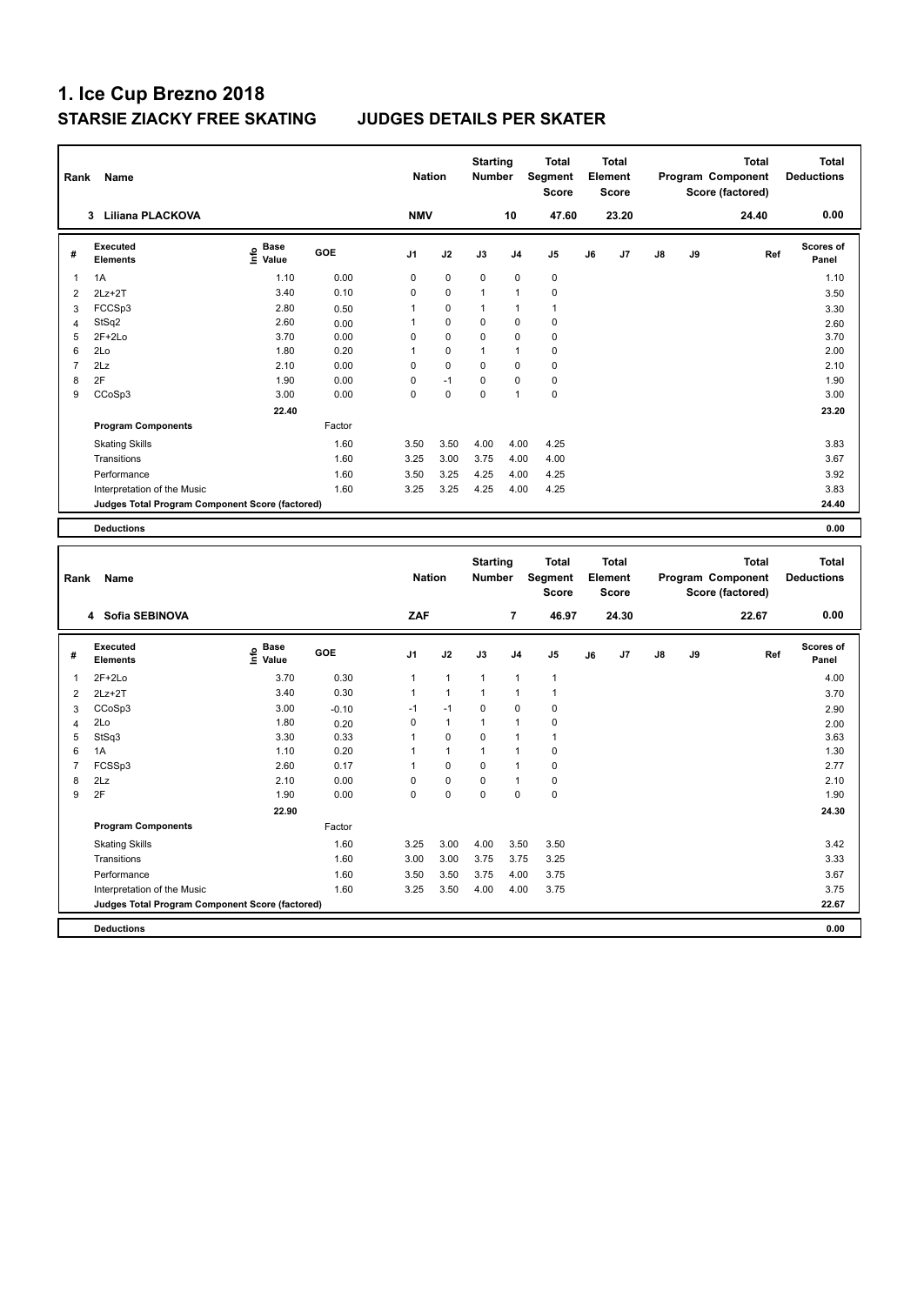| Rank           | Name                                            |             |                      |            | <b>Nation</b>  |                | <b>Starting</b><br><b>Number</b> |                | <b>Total</b><br>Segment<br><b>Score</b> |    | Total<br>Element<br><b>Score</b> |               |    | <b>Total</b><br>Program Component<br>Score (factored) | Total<br><b>Deductions</b> |
|----------------|-------------------------------------------------|-------------|----------------------|------------|----------------|----------------|----------------------------------|----------------|-----------------------------------------|----|----------------------------------|---------------|----|-------------------------------------------------------|----------------------------|
|                | 5 Klaudia TOULOVA                               |             |                      |            | <b>TT</b>      |                |                                  | 8              | 46.19                                   |    | 21.80                            |               |    | 24.39                                                 | 0.00                       |
| #              | Executed<br><b>Elements</b>                     | <u>info</u> | <b>Base</b><br>Value | <b>GOE</b> | J <sub>1</sub> | J2             | J3                               | J <sub>4</sub> | J <sub>5</sub>                          | J6 | J7                               | $\mathsf{J}8$ | J9 | Ref                                                   | <b>Scores of</b><br>Panel  |
| 1              | 2A<<                                            | <<          | 1.10                 | $-0.47$    | $-3$           | $-2$           | $-2$                             | $-3$           | $-2$                                    |    |                                  |               |    |                                                       | 0.63                       |
| 2              | $2Lz+2Lo$                                       |             | 3.90                 | 0.30       | 1              | $\mathbf{1}$   | $\overline{1}$                   | $\mathbf{1}$   | $\mathbf{1}$                            |    |                                  |               |    |                                                       | 4.20                       |
| 3              | $2F+2Lo$                                        |             | 3.70                 | 0.30       |                | $\overline{1}$ | $\overline{1}$                   | $\overline{1}$ | $\mathbf{1}$                            |    |                                  |               |    |                                                       | 4.00                       |
| 4              | FCCSp3                                          |             | 2.80                 | 0.17       | $-1$           | $\mathbf 0$    | $\overline{1}$                   | $\overline{1}$ | 0                                       |    |                                  |               |    |                                                       | 2.97                       |
| 5              | StSq2                                           |             | 2.60                 | 0.00       | 0              | $\mathbf 0$    | 0                                | 0              | $\mathbf{1}$                            |    |                                  |               |    |                                                       | 2.60                       |
| 6              | 2S                                              |             | 1.30                 | 0.00       | 0              | $\mathbf 0$    | $\mathbf 0$                      | $\mathbf 0$    | 0                                       |    |                                  |               |    |                                                       | 1.30                       |
| $\overline{7}$ | 2F                                              |             | 1.90                 | 0.00       | 1              | $\mathbf 0$    | $\Omega$                         | $\mathbf 0$    | $-1$                                    |    |                                  |               |    |                                                       | 1.90                       |
| 8              | 2Lz                                             | $\prec$     | 1.50                 | $-0.30$    | 0              | $-1$           | $-1$                             | $-1$           | $-1$                                    |    |                                  |               |    |                                                       | 1.20                       |
| 9              | CCoSp3                                          |             | 3.00                 | 0.00       | $-1$           | $\mathbf 0$    | $\pmb{0}$                        | $\mathbf{1}$   | $\mathbf 0$                             |    |                                  |               |    |                                                       | 3.00                       |
|                |                                                 |             | 21.80                |            |                |                |                                  |                |                                         |    |                                  |               |    |                                                       | 21.80                      |
|                | <b>Program Components</b>                       |             |                      | Factor     |                |                |                                  |                |                                         |    |                                  |               |    |                                                       |                            |
|                | <b>Skating Skills</b>                           |             |                      | 1.60       | 4.00           | 3.50           | 4.00                             | 4.00           | 4.00                                    |    |                                  |               |    |                                                       | 4.00                       |
|                | Transitions                                     |             |                      | 1.60       | 3.25           | 3.25           | 3.75                             | 3.75           | 3.75                                    |    |                                  |               |    |                                                       | 3.58                       |
|                | Performance                                     |             |                      | 1.60       | 3.75           | 3.25           | 4.00                             | 3.75           | 4.00                                    |    |                                  |               |    |                                                       | 3.83                       |
|                | Interpretation of the Music                     |             |                      | 1.60       | 3.50           | 3.00           | 4.00                             | 4.00           | 4.00                                    |    |                                  |               |    |                                                       | 3.83                       |
|                | Judges Total Program Component Score (factored) |             |                      |            |                |                |                                  |                |                                         |    |                                  |               |    |                                                       | 24.39                      |
|                | <b>Deductions</b>                               |             |                      |            |                |                |                                  |                |                                         |    |                                  |               |    |                                                       | 0.00                       |

< Under-rotated jump << Downgraded jump

| Rank | <b>Name</b>                                     |         |                                  |            | <b>Nation</b>  |             | <b>Starting</b><br><b>Number</b> |                | <b>Total</b><br>Segment<br><b>Score</b> |    | <b>Total</b><br>Element<br><b>Score</b> |               |    | <b>Total</b><br>Program Component<br>Score (factored) | <b>Total</b><br><b>Deductions</b> |
|------|-------------------------------------------------|---------|----------------------------------|------------|----------------|-------------|----------------------------------|----------------|-----------------------------------------|----|-----------------------------------------|---------------|----|-------------------------------------------------------|-----------------------------------|
|      | <b>Barbora CUNDERLIKOVA</b><br>6                |         |                                  |            | <b>BB</b>      |             |                                  | 11             | 45.51                                   |    | 21.50 B                                 |               |    | 24.01                                                 | 0.00                              |
| #    | Executed<br><b>Elements</b>                     |         | <b>Base</b><br>e Base<br>⊆ Value | <b>GOE</b> | J <sub>1</sub> | J2          | J3                               | J <sub>4</sub> | J <sub>5</sub>                          | J6 | J7                                      | $\mathsf{J}8$ | J9 | Ref                                                   | <b>Scores of</b><br>Panel         |
| 1    | $2A+1T$                                         |         | 3.70                             | 0.00       | 0              | $\mathbf 0$ | $\mathbf 0$                      | $\mathbf 0$    | 0                                       |    |                                         |               |    |                                                       | 3.70                              |
| 2    | 2F                                              |         | 1.90                             | $-0.20$    | $-1$           | $-1$        | $\mathbf 0$                      | $\mathbf 0$    | $-1$                                    |    |                                         |               |    |                                                       | 1.70                              |
| 3    | $2F+2Lo<$                                       | $\prec$ | 3.20                             | $-0.50$    | $-2$           | $-2$        | $-1$                             | $-1$           | $-2$                                    |    |                                         |               |    |                                                       | 2.70                              |
| 4    | 2S                                              |         | 1.30                             | 0.00       | $-1$           | $\mathbf 0$ | $\Omega$                         | $\mathbf 0$    | 0                                       |    |                                         |               |    |                                                       | 1.30                              |
| 5    | FSSp3                                           |         | 2.60                             | 0.00       | 0              | $\mathbf 0$ | $\mathbf 0$                      | $\mathbf 0$    | $\mathbf 0$                             |    |                                         |               |    |                                                       | 2.60                              |
| 6    | 2S                                              |         | 1.30                             | 0.00       | 0              | $\mathbf 0$ | 0                                | $\mathbf 0$    | 0                                       |    |                                         |               |    |                                                       | 1.30                              |
| 7    | 2Lo                                             |         | 1.80                             | 0.00       | 0              | $\mathbf 0$ | 0                                | $\mathbf 0$    | 0                                       |    |                                         |               |    |                                                       | 1.80                              |
| 8    | StSq2                                           |         | 2.60                             | 0.00       | $-1$           | $\mathbf 0$ | $\Omega$                         | $\mathbf 0$    | 0                                       |    |                                         |               |    |                                                       | 2.60                              |
| 9    | CCoSp3                                          |         | 3.00                             | $-0.20$    | $-2$           | $-1$        | $\Omega$                         | $\Omega$       | $-1$                                    |    |                                         |               |    |                                                       | 2.80                              |
|      |                                                 |         | 21.40                            |            |                |             |                                  |                |                                         |    |                                         |               |    |                                                       | 21.50                             |
|      | <b>Program Components</b>                       |         |                                  | Factor     |                |             |                                  |                |                                         |    |                                         |               |    |                                                       |                                   |
|      | <b>Skating Skills</b>                           |         |                                  | 1.60       | 3.00           | 3.50        | 4.25                             | 4.00           | 4.25                                    |    |                                         |               |    |                                                       | 3.92                              |
|      | Transitions                                     |         |                                  | 1.60       | 2.75           | 3.25        | 4.00                             | 4.00           | 4.00                                    |    |                                         |               |    |                                                       | 3.75                              |
|      | Performance                                     |         |                                  | 1.60       | 3.00           | 3.25        | 4.00                             | 3.75           | 4.00                                    |    |                                         |               |    |                                                       | 3.67                              |
|      | Interpretation of the Music                     |         |                                  | 1.60       | 2.75           | 3.25        | 4.00                             | 3.75           | 4.00                                    |    |                                         |               |    |                                                       | 3.67                              |
|      | Judges Total Program Component Score (factored) |         |                                  |            |                |             |                                  |                |                                         |    |                                         |               |    |                                                       | 24.01                             |
|      | <b>Deductions</b>                               |         |                                  |            |                |             |                                  |                |                                         |    |                                         |               |    |                                                       | 0.00                              |

< Under-rotated jump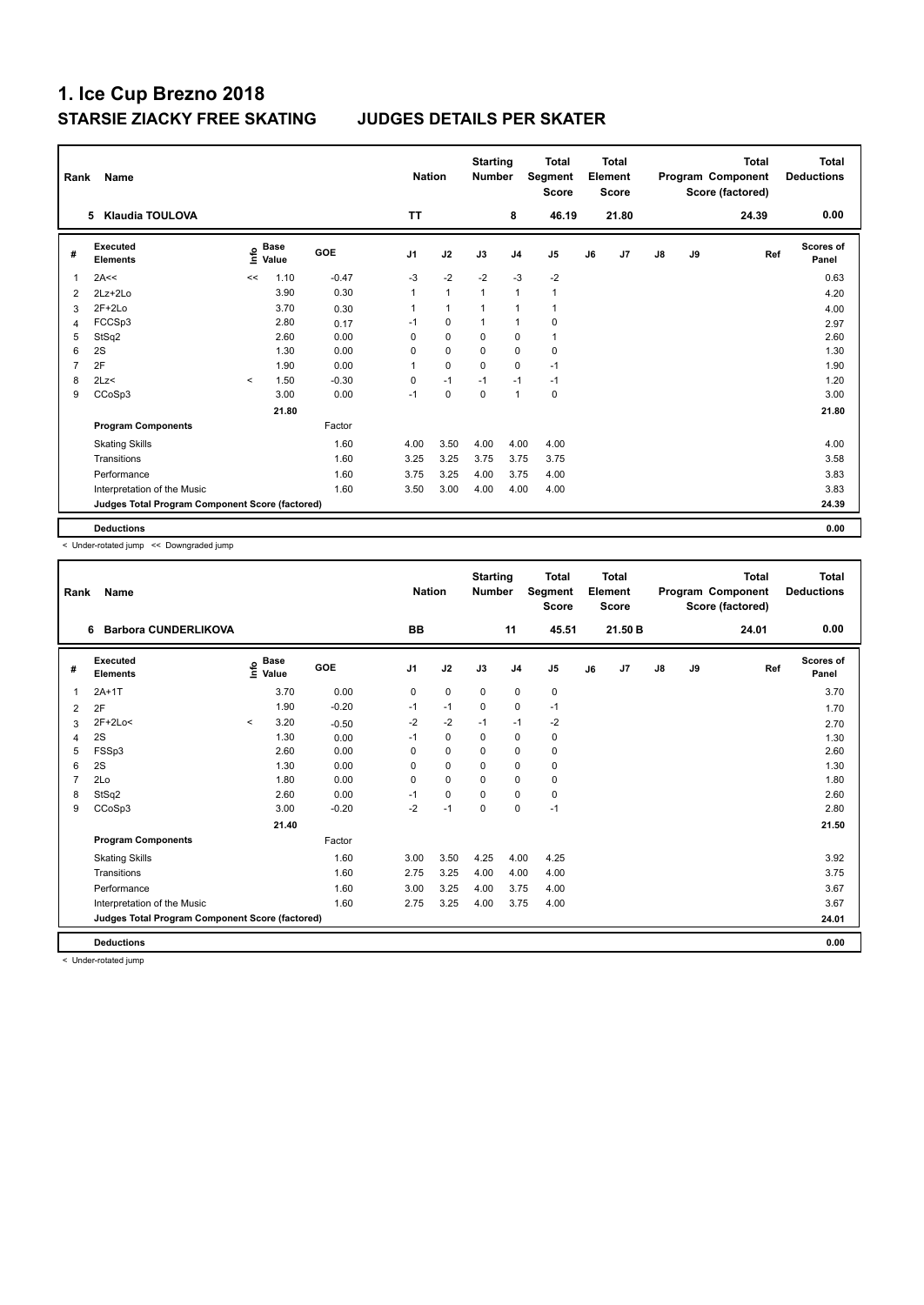| Rank           | Name                                            |                   |                   | <b>Nation</b>  |             | <b>Starting</b><br>Number |                | Total<br>Segment<br>Score |    | <b>Total</b><br>Element<br><b>Score</b> |    |    | <b>Total</b><br>Program Component<br>Score (factored) | <b>Total</b><br><b>Deductions</b> |
|----------------|-------------------------------------------------|-------------------|-------------------|----------------|-------------|---------------------------|----------------|---------------------------|----|-----------------------------------------|----|----|-------------------------------------------------------|-----------------------------------|
|                | 7 Marina PASTIERIKOVA                           |                   |                   | <b>POK</b>     |             |                           | 5              | 41.26                     |    | 19.89                                   |    |    | 21.87                                                 | 0.50                              |
| #              | <b>Executed</b><br><b>Elements</b>              | e Base<br>E Value | GOE               | J <sub>1</sub> | J2          | J3                        | J <sub>4</sub> | J5                        | J6 | J7                                      | J8 | J9 | Ref                                                   | <b>Scores of</b><br>Panel         |
| 1              | 2Lo                                             | 1.80              | 0.00              | $\mathbf 0$    | 0           | 0                         | $\pmb{0}$      | $\pmb{0}$                 |    |                                         |    |    |                                                       | 1.80                              |
| $\overline{2}$ | 2Lz+1A+SEQ                                      | 2.56              | 0.00              | $\mathbf 0$    | 0           | 0                         | 0              | $\mathbf 0$               |    |                                         |    |    |                                                       | 2.56                              |
| 3              | 2Lz                                             | 2.10              | 0.00              | $\mathbf 0$    | 0           | 0                         | $\mathbf 0$    | $\mathbf 0$               |    |                                         |    |    |                                                       | 2.10                              |
| $\overline{4}$ | CCoSp3                                          | 3.00              | 0.33              | $\mathbf 0$    | 0           | $\mathbf{1}$              | 1              | $\mathbf{1}$              |    |                                         |    |    |                                                       | 3.33                              |
| 5              | $2F+2Lo$                                        | 3.70              | 0.00              | $\mathbf 0$    | 0           | 0                         | $\mathbf 0$    | $-1$                      |    |                                         |    |    |                                                       | 3.70                              |
| 6              | 2F                                              | 1.90              | 0.00              | $\mathbf 0$    | $\mathbf 0$ | 0                         | $\mathbf 0$    | $\pmb{0}$                 |    |                                         |    |    |                                                       | 1.90                              |
| $\overline{7}$ | FCSp2                                           | 2.30              | 0.00              | $\mathbf 0$    | 0           | 0                         | $\mathbf 0$    | $\pmb{0}$                 |    |                                         |    |    |                                                       | 2.30                              |
| 8              | StSq1                                           | 1.80              | $-0.90$           | $-3$           | $-3$        | $-3$                      | $-3$           | $-3$                      |    |                                         |    |    |                                                       | 0.90                              |
| 9              | 2S                                              | 1.30              | 0.00              | $\mathbf 0$    | $\mathbf 0$ | $\mathbf 0$               | $\mathbf 0$    | $\pmb{0}$                 |    |                                         |    |    |                                                       | 1.30                              |
|                |                                                 | 20.46             |                   |                |             |                           |                |                           |    |                                         |    |    |                                                       | 19.89                             |
|                | <b>Program Components</b>                       |                   | Factor            |                |             |                           |                |                           |    |                                         |    |    |                                                       |                                   |
|                | <b>Skating Skills</b>                           |                   | 1.60              | 3.00           | 3.25        | 3.75                      | 3.75           | 3.50                      |    |                                         |    |    |                                                       | 3.50                              |
|                | Transitions                                     |                   | 1.60              | 2.75           | 3.00        | 3.50                      | 3.75           | 3.25                      |    |                                         |    |    |                                                       | 3.25                              |
|                | Performance                                     |                   | 1.60              | 3.00           | 3.25        | 3.75                      | 3.75           | 3.50                      |    |                                         |    |    |                                                       | 3.50                              |
|                | Interpretation of the Music                     |                   | 1.60              | 3.00           | 3.00        | 3.75                      | 3.75           | 3.50                      |    |                                         |    |    |                                                       | 3.42                              |
|                | Judges Total Program Component Score (factored) |                   |                   |                |             |                           |                |                           |    |                                         |    |    |                                                       | 21.87                             |
|                |                                                 |                   |                   |                |             |                           |                |                           |    |                                         |    |    |                                                       |                                   |
|                | <b>Deductions</b>                               |                   | $-0.50$<br>Falls: |                |             |                           |                |                           |    |                                         |    |    |                                                       | $-0.50$                           |
|                |                                                 |                   |                   |                |             |                           |                |                           |    |                                         |    |    |                                                       |                                   |
|                |                                                 |                   |                   |                |             |                           |                |                           |    |                                         |    |    |                                                       |                                   |
|                |                                                 |                   |                   |                |             | <b>Starting</b>           |                | <b>Total</b>              |    | <b>Total</b>                            |    |    | <b>Total</b>                                          | <b>Total</b>                      |
| Rank           | Name                                            |                   |                   | <b>Nation</b>  |             | Number                    |                | Segment                   |    | Element                                 |    |    | Program Component                                     | <b>Deductions</b>                 |
|                |                                                 |                   |                   |                |             |                           |                | <b>Score</b>              |    | <b>Score</b>                            |    |    | Score (factored)                                      |                                   |
|                | 8 Lucia HURIKOVA                                |                   |                   | ZAF            |             |                           | 6              | 38.07                     |    | 18.34                                   |    |    | 19.73                                                 | 0.00                              |
| #              | <b>Executed</b>                                 |                   | GOE               | J <sub>1</sub> | J2          | J3                        | J <sub>4</sub> | J5                        | J6 | J7                                      | J8 | J9 | Ref                                                   | Scores of                         |
|                | <b>Elements</b>                                 | $rac{e}{E}$ Base  |                   |                |             |                           |                |                           |    |                                         |    |    |                                                       | Panel                             |
| $\mathbf{1}$   | $2Lz+2T2$                                       | $\,<$<br>3.00     | $-0.30$           | $-1$           | $-1$        | $-1$                      | $-1$           | $-1$                      |    |                                         |    |    |                                                       | 2.70                              |
| $\overline{2}$ | 2F<                                             | $\prec$<br>1.40   | $-0.30$           | $-1$           | $-1$        | $-1$                      | $-1$           | $-1$                      |    |                                         |    |    |                                                       | 1.10                              |
| 3              | FCCSp3                                          | 2.80              | $-0.30$           | $-2$           | $-1$        | $-1$                      | $\pmb{0}$      | $-1$                      |    |                                         |    |    |                                                       | 2.50                              |
| $\overline{4}$ | StSq2                                           | 2.60              | $-0.33$           | $-1$           | $\mathbf 0$ | 0                         | $-1$           | $-1$                      |    |                                         |    |    |                                                       | 2.27                              |
| 5              | $2Lz+2T<$                                       | 3.00<br>$\,<$     | $-0.30$           | $-1$           | $-1$        | $-1$                      | $-2$           | $-1$                      |    |                                         |    |    |                                                       | 2.70                              |
| 6              | 2F<                                             | 1.40<br>$\,<$     | $-0.30$           | $-1$           | $-1$        | $-1$                      | $-1$           | $-1$                      |    |                                         |    |    |                                                       | 1.10                              |
| $\overline{7}$ | CCoSp3                                          | 3.00              | 0.00              | $\mathbf 0$    | $\mathbf 0$ | 0                         | $\mathbf 0$    | $\pmb{0}$                 |    |                                         |    |    |                                                       | 3.00                              |
| 8              | 2Lo                                             | 1.80              | 0.00              | $\mathbf 0$    | $\mathbf 0$ | 0                         | $\mathbf 0$    | $\pmb{0}$                 |    |                                         |    |    |                                                       | 1.80                              |
| 9              | 1A                                              | 1.10              | 0.07              | $\mathbf 0$    | $\mathbf 0$ | $\mathbf{1}$              | $\overline{1}$ | $\pmb{0}$                 |    |                                         |    |    |                                                       | 1.17                              |
|                |                                                 | 20.10             |                   |                |             |                           |                |                           |    |                                         |    |    |                                                       | 18.34                             |
|                | <b>Program Components</b>                       |                   | Factor            |                |             |                           |                |                           |    |                                         |    |    |                                                       |                                   |
|                | <b>Skating Skills</b>                           |                   | 1.60              | 2.75           | 3.00        | 3.50                      | 3.50           | 3.25                      |    |                                         |    |    |                                                       | 3.25                              |
|                | Transitions                                     |                   | 1.60              | 2.75           | 2.75        | 3.25                      | 3.25           | 3.00                      |    |                                         |    |    |                                                       | 3.00                              |
|                | Performance                                     |                   | 1.60              | 2.75           | 2.75        | 3.50                      | 3.25           | 3.00                      |    |                                         |    |    |                                                       | 3.00                              |
|                | Interpretation of the Music                     |                   | 1.60              | 2.75           | 2.75        | 3.75                      | 3.25           | 3.25                      |    |                                         |    |    |                                                       | 3.08                              |
|                | Judges Total Program Component Score (factored) |                   |                   |                |             |                           |                |                           |    |                                         |    |    |                                                       | 19.73                             |

< Under-rotated jump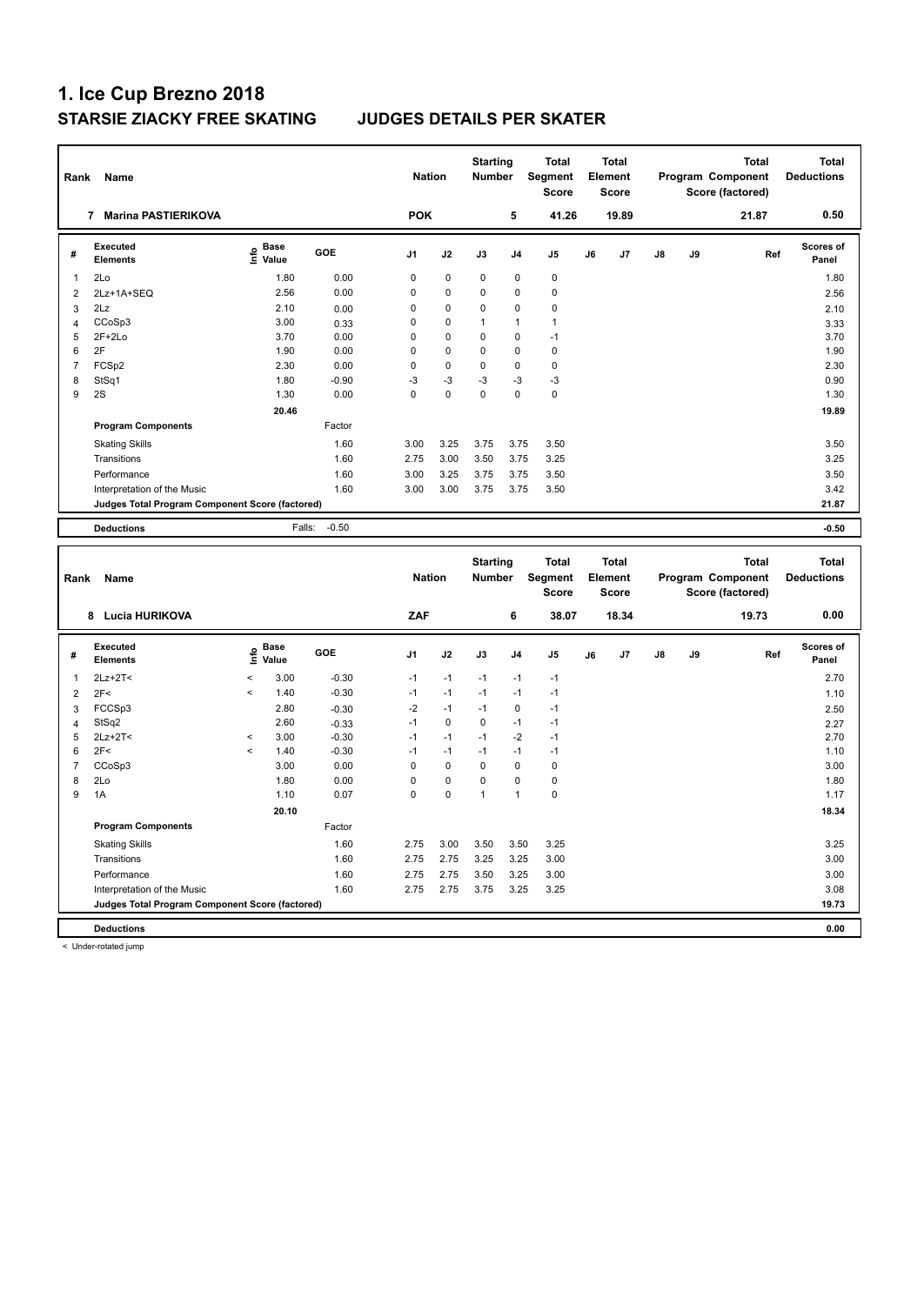| Rank           | Name                                            |         |                      |         | <b>Nation</b>  |             | <b>Starting</b><br><b>Number</b> |                | <b>Total</b><br>Segment<br><b>Score</b> |    | Total<br>Element<br><b>Score</b> |               |    | <b>Total</b><br>Program Component<br>Score (factored) | Total<br><b>Deductions</b> |
|----------------|-------------------------------------------------|---------|----------------------|---------|----------------|-------------|----------------------------------|----------------|-----------------------------------------|----|----------------------------------|---------------|----|-------------------------------------------------------|----------------------------|
|                | Diana BODOVA<br>9                               |         |                      |         | <b>TT</b>      |             |                                  | 4              | 37.70                                   |    | 17.40                            |               |    | 20.80                                                 | 0.50                       |
| #              | <b>Executed</b><br><b>Elements</b>              | lnfo    | <b>Base</b><br>Value | GOE     | J <sub>1</sub> | J2          | J3                               | J <sub>4</sub> | J <sub>5</sub>                          | J6 | J <sub>7</sub>                   | $\mathsf{J}8$ | J9 | Ref                                                   | <b>Scores of</b><br>Panel  |
| 1              | 2Lz                                             |         | 2.10                 | $-0.90$ | $-3$           | $-3$        | $-3$                             | $-3$           | $-3$                                    |    |                                  |               |    |                                                       | 1.20                       |
| $\overline{2}$ | $2F+2T$                                         |         | 3.20                 | 0.00    | 0              | $\mathbf 0$ | $\mathbf 0$                      | $\pmb{0}$      | $\pmb{0}$                               |    |                                  |               |    |                                                       | 3.20                       |
| 3              | CCoSp3                                          |         | 3.00                 | 0.00    | 0              | $\mathbf 0$ | 0                                | $\mathbf{1}$   | 0                                       |    |                                  |               |    |                                                       | 3.00                       |
| $\overline{4}$ | $2Lz+2T<<$                                      | <<      | 2.50                 | $-0.60$ | $-3$           | $-2$        | $-2$                             | $-2$           | $-2$                                    |    |                                  |               |    |                                                       | 1.90                       |
| 5              | 2F                                              |         | 1.90                 | 0.00    | $\Omega$       | $\mathbf 0$ | $\mathbf 0$                      | $\mathbf 0$    | $\pmb{0}$                               |    |                                  |               |    |                                                       | 1.90                       |
| 6              | StSq1                                           |         | 1.80                 | 0.00    | 0              | $\mathbf 0$ | $\Omega$                         | $\mathbf 0$    | $\mathbf 0$                             |    |                                  |               |    |                                                       | 1.80                       |
| 7              | 2Lo<                                            | $\prec$ | 1.30                 | $-0.30$ | $-1$           | $-1$        | $-1$                             | $-1$           | $-1$                                    |    |                                  |               |    |                                                       | 1.00                       |
| 8              | 1A                                              |         | 1.10                 | 0.00    | $\Omega$       | $\mathbf 0$ | $\overline{1}$                   | $\mathbf 0$    | 0                                       |    |                                  |               |    |                                                       | 1.10                       |
| 9              | FCCSp2                                          |         | 2.30                 | 0.00    | 0              | $\mathbf 0$ | $\overline{1}$                   | $\mathbf 0$    | $\pmb{0}$                               |    |                                  |               |    |                                                       | 2.30                       |
|                |                                                 |         | 19.20                |         |                |             |                                  |                |                                         |    |                                  |               |    |                                                       | 17.40                      |
|                | <b>Program Components</b>                       |         |                      | Factor  |                |             |                                  |                |                                         |    |                                  |               |    |                                                       |                            |
|                | <b>Skating Skills</b>                           |         |                      | 1.60    | 3.00           | 3.25        | 3.50                             | 3.50           | 3.50                                    |    |                                  |               |    |                                                       | 3.42                       |
|                | Transitions                                     |         |                      | 1.60    | 2.75           | 3.00        | 3.25                             | 3.50           | 3.00                                    |    |                                  |               |    |                                                       | 3.08                       |
|                | Performance                                     |         |                      | 1.60    | 2.75           | 3.25        | 3.75                             | 3.25           | 3.25                                    |    |                                  |               |    |                                                       | 3.25                       |
|                | Interpretation of the Music                     |         |                      | 1.60    | 2.75           | 3.25        | 3.75                             | 3.25           | 3.25                                    |    |                                  |               |    |                                                       | 3.25                       |
|                | Judges Total Program Component Score (factored) |         |                      |         |                |             |                                  |                |                                         |    |                                  |               |    |                                                       | 20.80                      |
|                | <b>Deductions</b>                               |         | Falls:               | $-0.50$ |                |             |                                  |                |                                         |    |                                  |               |    |                                                       | $-0.50$                    |

< Under-rotated jump << Downgraded jump

| Rank | <b>Name</b>                                     |                                    |         | <b>Nation</b>  |             | <b>Starting</b><br><b>Number</b> |                | <b>Total</b><br>Segment<br><b>Score</b> |    | <b>Total</b><br>Element<br><b>Score</b> |               |    | <b>Total</b><br>Program Component<br>Score (factored) | <b>Total</b><br><b>Deductions</b> |
|------|-------------------------------------------------|------------------------------------|---------|----------------|-------------|----------------------------------|----------------|-----------------------------------------|----|-----------------------------------------|---------------|----|-------------------------------------------------------|-----------------------------------|
| 10   | <b>Emma STULAJTEROVA</b>                        |                                    |         | <b>BB</b>      |             |                                  | 3              | 37.43                                   |    | 18.03                                   |               |    | 20.40                                                 | 1.00                              |
| #    | Executed<br><b>Elements</b>                     | <b>Base</b><br>$\frac{6}{5}$ Value | GOE     | J <sub>1</sub> | J2          | J3                               | J <sub>4</sub> | J <sub>5</sub>                          | J6 | J7                                      | $\mathsf{J}8$ | J9 | Ref                                                   | Scores of<br>Panel                |
| 1    | 1A                                              | 1.10                               | 0.00    | 0              | $\mathbf 0$ | $\mathbf 0$                      | 0              | $\pmb{0}$                               |    |                                         |               |    |                                                       | 1.10                              |
| 2    | 2Lz                                             | 2.10                               | $-0.90$ | -3             | $-3$        | $-3$                             | -3             | $-3$                                    |    |                                         |               |    |                                                       | 1.20                              |
| 3    | $2Lz+2T$                                        | 3.40                               | 0.20    | 1              | $\mathbf 0$ | $\mathbf 0$                      | $\overline{1}$ |                                         |    |                                         |               |    |                                                       | 3.60                              |
| 4    | FSSp3                                           | 2.60                               | 0.33    |                | 0           | 0                                | $\overline{1}$ |                                         |    |                                         |               |    |                                                       | 2.93                              |
| 5    | 2F                                              | 1.90                               | $-0.80$ | $-2$           | $-2$        | $-3$                             | $-3$           | $-3$                                    |    |                                         |               |    |                                                       | 1.10                              |
| 6    | 2F                                              | 1.90                               | $-0.90$ | $-3$           | $-3$        | $-3$                             | $-3$           | $-3$                                    |    |                                         |               |    |                                                       | 1.00                              |
|      | $2Lo+2T$                                        | 3.10                               | 0.00    | 0              | $\mathbf 0$ | 0                                | $\mathbf 0$    | 0                                       |    |                                         |               |    |                                                       | 3.10                              |
| 8    | StSq1                                           | 1.80                               | $-0.40$ | $-2$           | $-1$        | $-1$                             | $-1$           | $-2$                                    |    |                                         |               |    |                                                       | 1.40                              |
| 9    | CCoSp3                                          | 3.00                               | $-0.40$ | $-2$           | $-2$        | $-1$                             | $-1$           | $-1$                                    |    |                                         |               |    |                                                       | 2.60                              |
|      |                                                 | 20.90                              |         |                |             |                                  |                |                                         |    |                                         |               |    |                                                       | 18.03                             |
|      | <b>Program Components</b>                       |                                    | Factor  |                |             |                                  |                |                                         |    |                                         |               |    |                                                       |                                   |
|      | <b>Skating Skills</b>                           |                                    | 1.60    | 2.75           | 3.00        | 3.50                             | 3.50           | 3.50                                    |    |                                         |               |    |                                                       | 3.33                              |
|      | Transitions                                     |                                    | 1.60    | 2.75           | 2.75        | 3.25                             | 3.25           | 3.25                                    |    |                                         |               |    |                                                       | 3.08                              |
|      | Performance                                     |                                    | 1.60    | 2.75           | 3.00        | 3.25                             | 3.25           | 3.50                                    |    |                                         |               |    |                                                       | 3.17                              |
|      | Interpretation of the Music                     |                                    | 1.60    | 2.75           | 3.00        | 3.50                             | 3.00           | 3.50                                    |    |                                         |               |    |                                                       | 3.17                              |
|      | Judges Total Program Component Score (factored) |                                    |         |                |             |                                  |                |                                         |    |                                         |               |    |                                                       | 20.40                             |
|      | <b>Deductions</b>                               | Falls:                             | $-1.00$ |                |             |                                  |                |                                         |    |                                         |               |    |                                                       | $-1.00$                           |